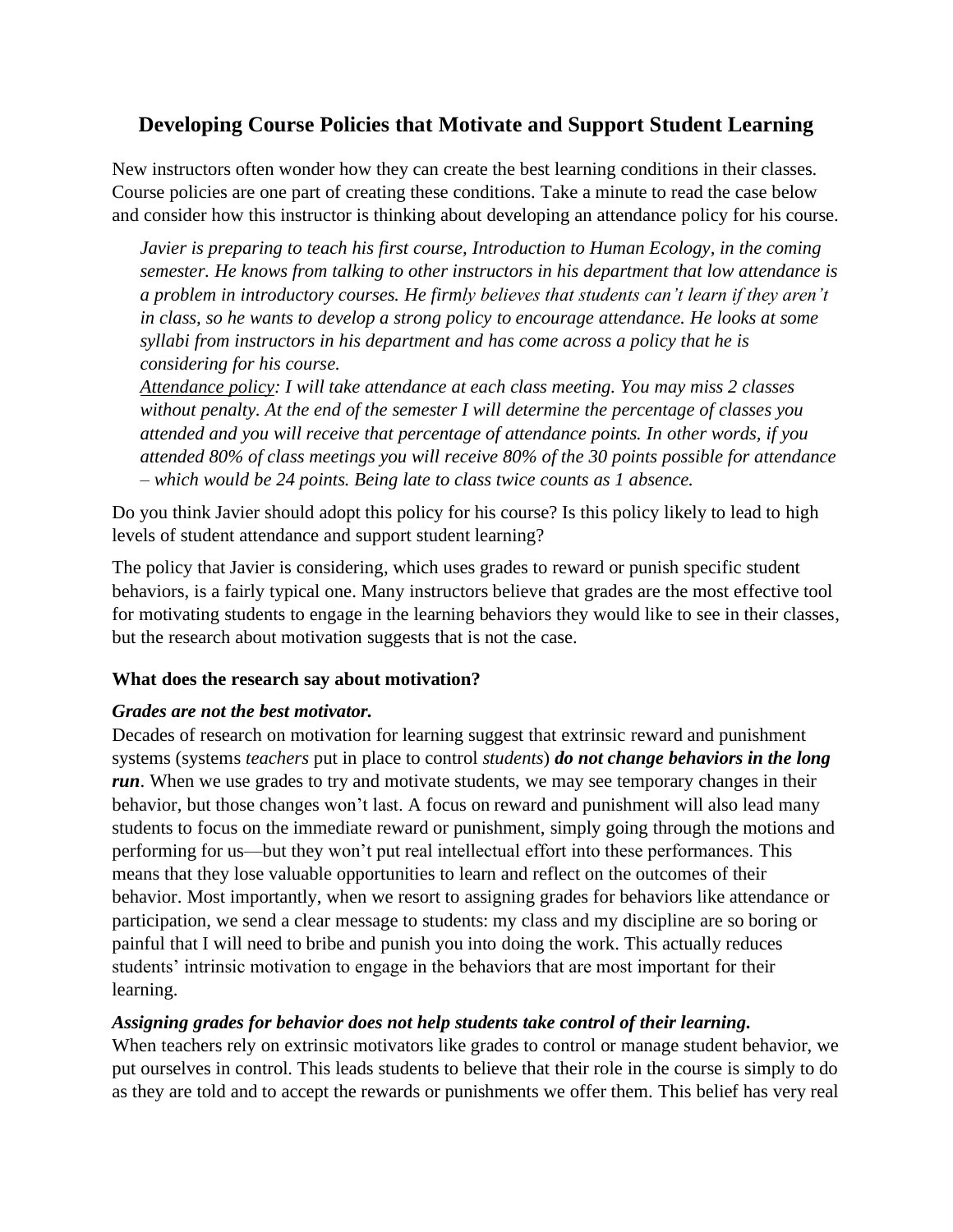consequences not only for students' behavior, but also for their learning. Many students in courses with policies of this type will not realize that their abilities can develop with practice and feedback, and they will put in only the effort required to avoid punishment or receive the rewards we offer. Not only do these policies disempower students, they show students that the teacher cares more about managing their behavior than about supporting their learning. This makes it unlikely that students will seek help or support when they struggle with the course, further reinforcing their belief that they should simply focus their energy and attention on conforming to behavioral expectations.

## *Students need to know why we have structured our classes in particular ways.*

When teachers demonstrate that the behaviors we are encouraging benefit students' learning, we give them an authentic reason to change in more permanent and meaningful ways. This means shifting our focus from policing student behavior to communicating the path to success in our courses. Policies should focus not on punishments and rewards but should instead help students see the natural consequences, both positive and negative, of their learning behaviors. We should also make sure that students are made aware of the resources that can help them when they are struggling to make sense of or adhere to our policies. Shifting the focus of policies in this way is not only beneficial for students but for teachers as well because it frees us from engaging in fruitless administrative tasks like counting absences, watching the clock to catch latecomers, and keeping a list of who participates in class. Instead, we can spend our time guiding students' learning.

### **How can we design course policies that better align with the research on motivation?**

Knowing what motivates students is an important first step to designing policies that support learning. Now let's look at three principles that can guide policy design, along with some examples of effective policies.

# *Principle #1: Assign grades for evidence of learning, not behavior.*

We have established that a focus on extrinsic motivators is not likely to be effective in supporting student learning, but we also know that certain behaviors will help students be more successful. How can we encourage those behaviors without resorting to grading as a reward or punishment? Below is an example of an attendance policy that explains to students how being in class will help them be successful and that also establishes a clear focus on grading the work students do, not the act of attending class.

*Example of an attendance policy: Your in-class work is the key to your success in this course. Attendance itself is not graded, but graded in-class activities and assignments are the key to helping you practice and so I can give you the feedback you need to succeed. You can't learn or have a passing average on these activities and assignments if you don't have consistent attendance. Missing class means that you will earn a "0" for the activities or assignments missed. Unfortunately, there can be no make-up opportunities for in-class activities except in documented cases of extreme extenuating circumstances. Naturally, if you miss an assignment or activity that happened at the beginning of class before you arrive or at the end of class if you leave early, that also results in a "0", and there can be no make-up opportunities. Most*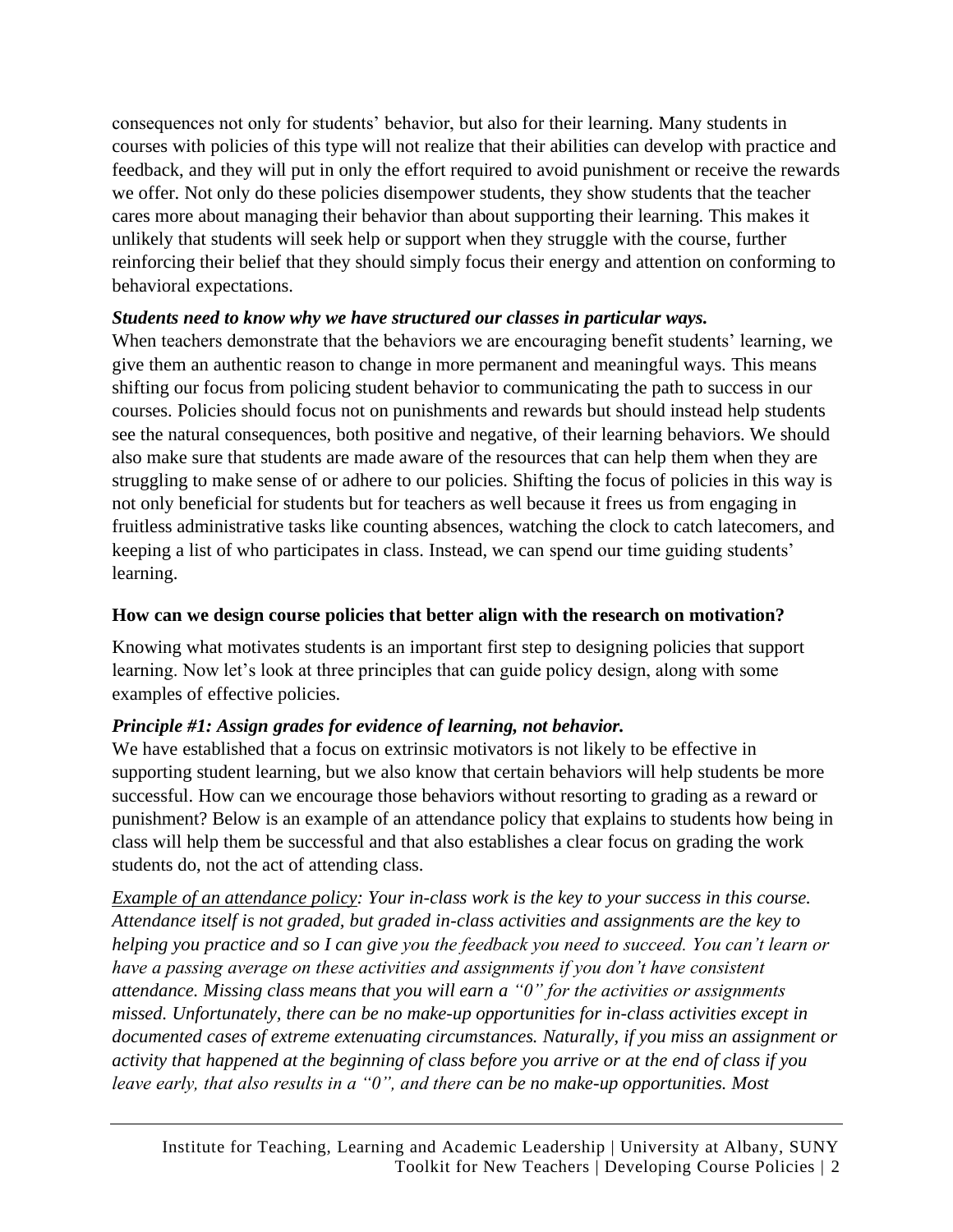*importantly, I want you to learn in this class, so missing our class meetings means less time learning for you and fewer opportunities for me to support you with feedback.*

## *Principle #2: Give students tools that put them in control of managing their behavior and their learning.*

Students need to believe that they, not the instructor, are ultimately in control of their learning in the course. When our course policies are written as absolute rules or ultimatums ("Do this or else!"), we infantilize students and take away their agency. A better approach is to give students some choices that they can manage without our interference. Not only does this empower students, but it also removes us from the role of arbiter and makes course management easier. Below is an example of a management policy that gives students options and puts them in charge of their own success.

*Example of a policy that helps students manage their own learning: As many of the assignments in the course are done in class, it is impossible to schedule make-up opportunities for missed assignments. Because there will be occasions in your life when missing a class meeting or missing a deadline for an assignment is simply unavoidable (illness; personal crisis), this course has a few built-in safety valves. These are your tools to use in managing your success. Be careful not to use your safety valves too early in the semester since you may need your droppable grades to offset an unforeseen low score or difficulty later in the semester.*

- o *Safety Valve One: You will be able to drop your lowest 1 of the 3 individual essay grades.*
- o *Safety Valve Two: The average of the best 90% of your in-class work will count toward your grade.*
- o *Safety Valve Three: The lowest check-in quiz grade will be dropped from the calculation of your average.*
- o *Safety Valve Four: The average of the best 90% of your online writings will count toward your grade.*
- o *Safety Valve Five: If you become seriously ill during the semester, or become derailed by unforeseeable life problems that will prevent you from completing the course successfully, you and the instructor will automatically schedule a special meeting in order to make arrangements for you to withdraw from the course*

## *Principle #3: Write policies transparently so students can see that those policies are designed to support their learning.*

Students need to see that their teacher has designed course policies with their learning in mind and that they will have the support they need to be successful. The nature of the policies is of paramount importance, but the way you describe and frame policies matters as well. Below is an example of an academic integrity policy that explains why academic integrity is important and points students to resources that can help them adhere to the policy.

*Example of an academic integrity policy: Academic honesty and integrity at all levels are essential to maintaining an environment of trust in a scholarly community. These values will be of crucial importance to your ethical participation in a workplace environment as well. Students are on their honor to be ethical and honest in carrying out all the assignments and requirements*